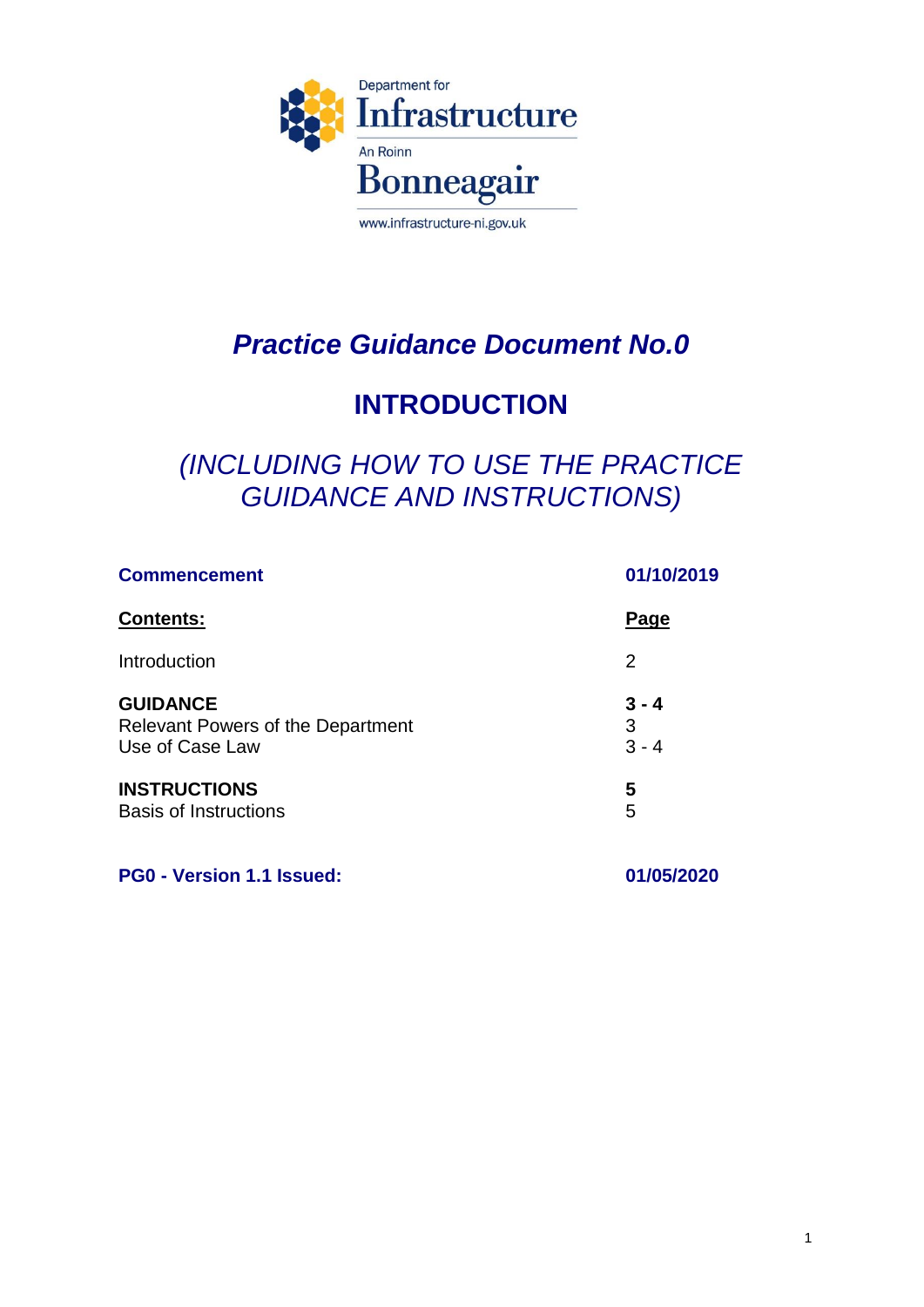### **Introduction**

- a) The documents containing the Department for Infrastructure ("the Department") Guidance and Instruction ("Practice Guidance") were first issued in October 2019.
- b) The Practice Guidance is developed from the Statutory Guidance and Statutory Directions published by the GB Senior Traffic Commissioner and this Department is grateful for the advice and assistance provided by the Office of the Traffic Commissioner during the drafting and publication of these documents.
- c) The construction of the Practice Guidance reflects the different powers of the Department and how they impact Goods Vehicle applicants and operators. These documents are designed to provide guidance and advice to those applicants and operators who are regulated by the Department through the statutory functions undertaken by its Transport Regulation Unit (TRU).
- d) The Practice Guidance is intended to provide greater transparency to the way the Department approaches its statutory duties and the licensing and other work conducted outside the tribunal room. They also set the framework for instructions to members of staff acting in support of the Department.
- e) The Practice Guidance documents are clearly defined. They are published as an available resource for all applicants, operators, transport managers, staff, and other interested parties. The other Practice Guidance documents are as follows:
	- 1. Good Repute and Fitness
	- 2. Finance
	- 3. Transport Managers
	- 4. Operating Centres, Stable Establishments and Addresses for Service
	- 5. Legal Entities
	- 6. Detentions
	- 7. Delegation of Authority
	- 8. Case management
	- 9. Principles of Decision Making & the Concept of Proportionality
	- 10.Format of Decisions
	- 11.Appeals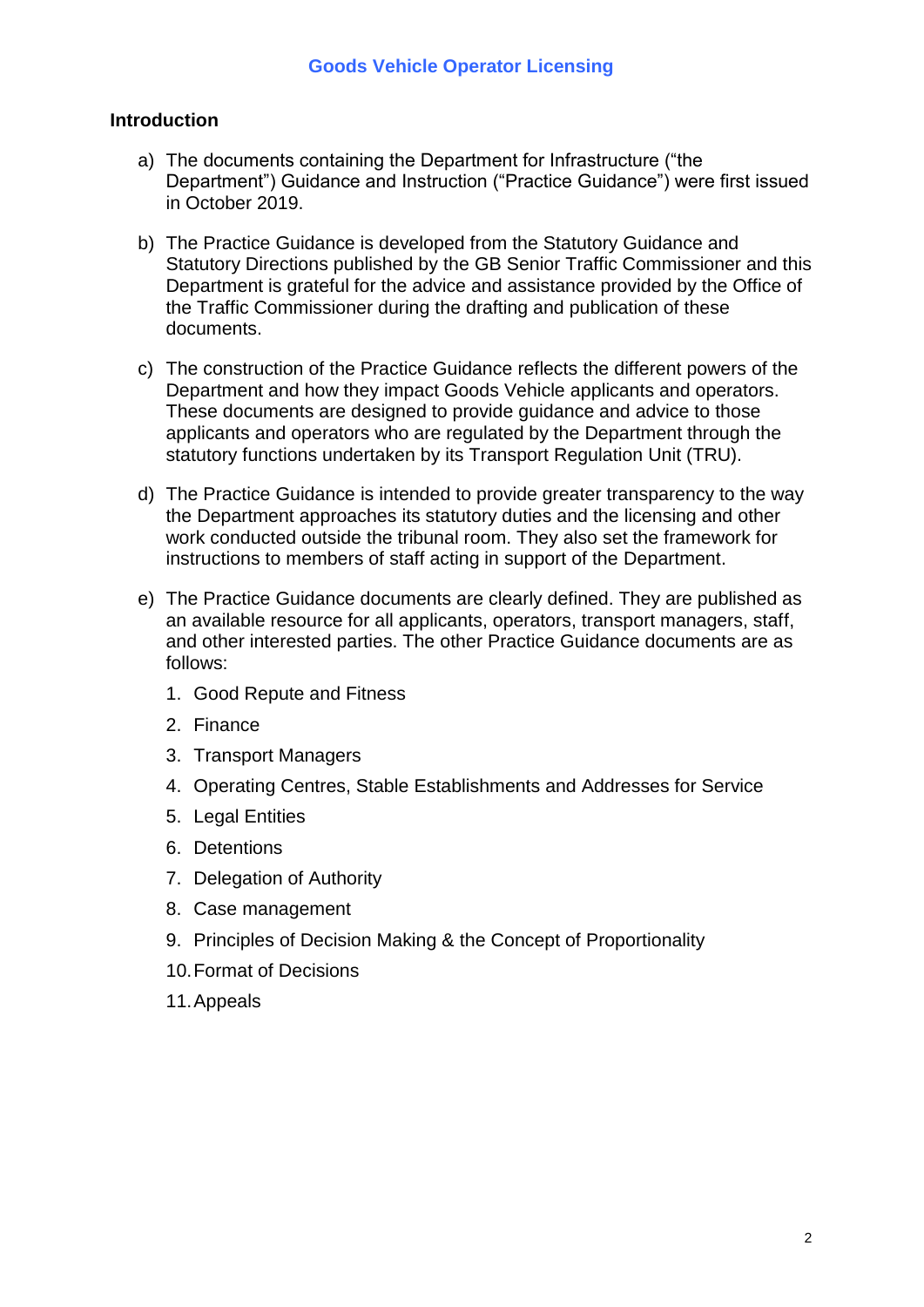# **GUIDANCE**

- **1.** The Department for Infrastructure issues the following Practice Guidance to provide information as to the way in which the Transport Regulation Unit should interpret the law relation to the application of Goods Vehicle legislation – The Goods Vehicles (Licensing of Operators) Act (Northern Ireland) 2010.This guidance may be subject to decisions of the higher courts and subsequent legislation.
- **2.** The Practice Guidance is intended to provide a consistent basis for decision making and have developed with regard to the [Code of Practice on Guidance on](https://www.economy-ni.gov.uk/sites/default/files/publications/deti/code-of-practice-on-guidance-on-regulations-for-ni-departments-and-delivery-partners-july-2010.pdf)  [Regulations](https://www.economy-ni.gov.uk/sites/default/files/publications/deti/code-of-practice-on-guidance-on-regulations-for-ni-departments-and-delivery-partners-july-2010.pdf) introduced by the Northern Ireland Executive and NI Assembly in July 2010. The code is a non-statutory code of practice, not legally binding and cannot prevail over statutory or mandatory external requirements.

#### **Relevant Powers of the Department**

- **3.** The competent authority is the Department for Infrastructure, and its statutory functions are undertaken by the Transport Regulation Unit and those bodies / individuals who have been entrusted to undertaken duties under delegated authority<sup>1</sup>.
- **4.** As the Upper Tribunal (and its predecessor, the Transport Tribunal) has made clear, in considering regulatory action the competent authority needs to reflect on what is required as a deterrent, not only to the individual party but to others within the industry<sup>2</sup>. Each case must be determined on its own merits and consistency of approach should not be mistaken for uniformity of decisions<sup>3</sup>. Inevitably the legal concept of proportionality (which requires the Transport Regulation Unit to weigh the facts as they find them from the evidence before them and to determine what is the appropriate direction to make based on the objects of the legislation) means that each case will involve a collection of different and variable factors.
- **5.** This is not always well understood, even within regulated industries, and its effect is that the Practice Guidance provides starting points for anticipated action by the Department.

#### **Use of Case Law**

- **6.** Any interpretation of the law can only be current as at the date of publication. In the absence of definitions within the legislation the Practice Guidance relies on case law to assist the Transport Regulation Unit and those acting under authorised delegation. The nature of appeals from the decisions of the department, and traffic commissioners (as the competent authority within GB), means that points of law are not always fully argued before the Upper Tribunal. Where a case is fully argued, for instance where the competent authority has been fully represented, that case provides a potentially binding precedent.
- **7.** In other cases the authority has sought to identify and apply principles, or an approach to an issue, based on the findings of the Upper Tribunal.

 $\overline{a}$ <sup>1</sup> See also Practice Guidance and Instructions on Delegation of Authority

 $2$  2013/047 Dundee Plant Co. Ltd and 2014/024 LA &  $\check{\mathsf{Z}}$  Leonida t/s ETS

<sup>3</sup> 2003/237 The Fox (A1) Ltd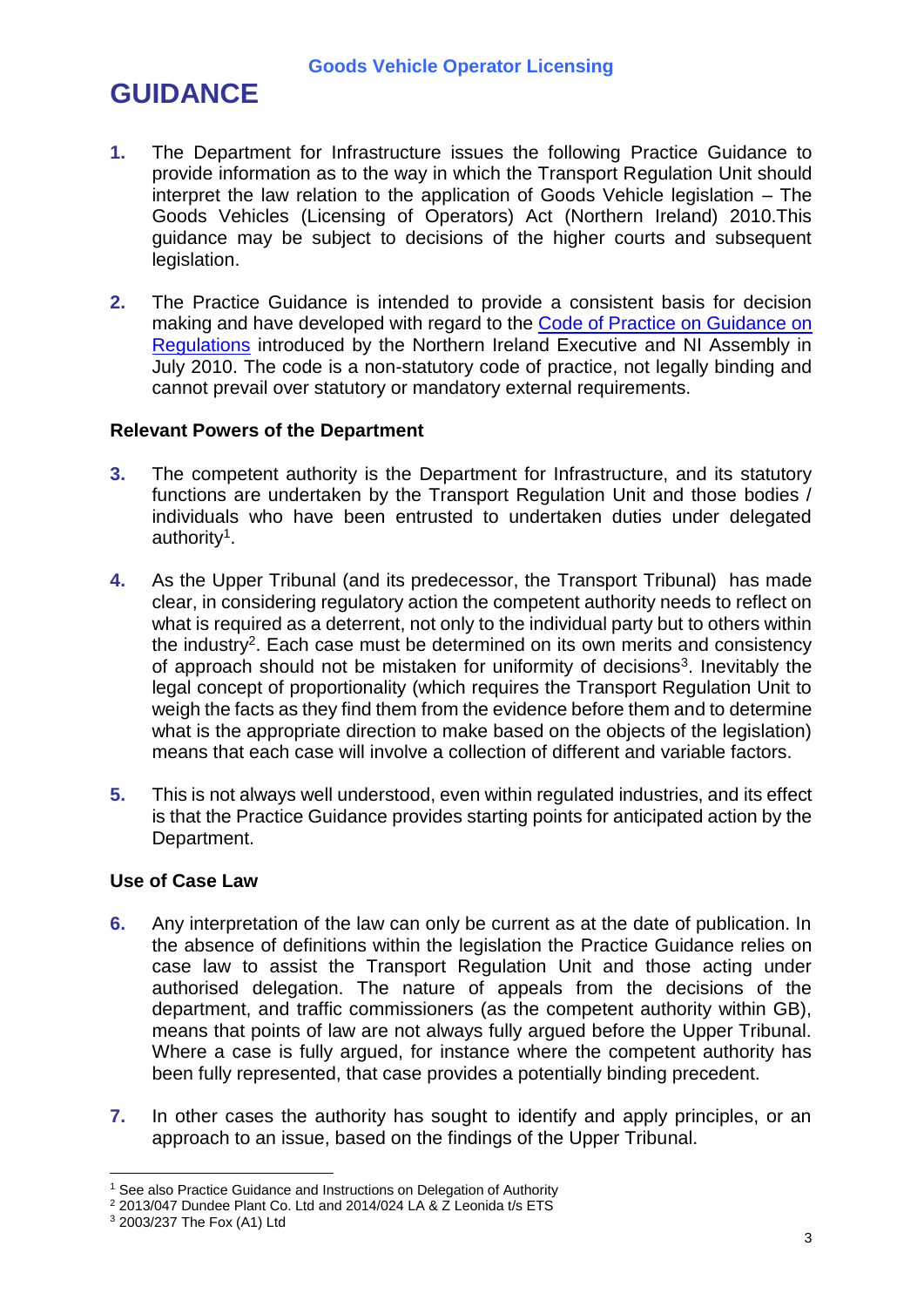#### **Goods Vehicle Operator Licensing**

- **8.** Inevitably the footnotes cannot provide an exhaustive list of the relevant provisions and case law, for which it may be best to refer to the digest of the Administrative Appeals Chamber of the Upper Tribunal<sup>4</sup>. Where it may be necessary to refer to another document this is also indicated.
- **9.** For ease of reference, where decisions or comments are quoted relating to either the Upper Tribunal or its predecessor the Transport Tribunal, these Practice Guidance documents refer only to the new title – the Upper Tribunal.
- **10.** In referring to the decisions of the Upper Tribunal the citations relied upon throughout the Practice Guidance are those which accord with the search facility provided in the HM Courts and Tribunal Service web site so as to ensure accessibility.

Post January 2016 decisions:

 $\overline{a}$ 

[https://www.gov.uk/administrative-appeals-tribunal](https://www.gov.uk/administrative-appeals-tribunal-decisions?tribunal_decision_categories%5B%5D=transport-traffic-commissioner-and-doe-ni-appeals)[decisions?tribunal\\_decision\\_categories%5B%5D=transport-traffic](https://www.gov.uk/administrative-appeals-tribunal-decisions?tribunal_decision_categories%5B%5D=transport-traffic-commissioner-and-doe-ni-appeals)[commissioner-and-doe-ni-appeals](https://www.gov.uk/administrative-appeals-tribunal-decisions?tribunal_decision_categories%5B%5D=transport-traffic-commissioner-and-doe-ni-appeals)

Pre January 2016 decisions: <http://transportappeals.decisions.tribunals.gov.uk/Aspx/Default.aspx>

**11.** The Practice Guidance should assist the Department and its decision makers in identifying useful case law, and should give confidence to staff members to make prompt decisions, particularly when acting under delegations.

<sup>4</sup>[http://administrativeappeals.decisions.tribunals.gov.uk/Documents/Digest%20of%20Traffic%20Commissioner%2](http://administrativeappeals.decisions.tribunals.gov.uk/Documents/Digest%20of%20Traffic%20Commissioner%20Appeals%20(2018).pdf) [0Appeals%20\(2018\).pdf](http://administrativeappeals.decisions.tribunals.gov.uk/Documents/Digest%20of%20Traffic%20Commissioner%20Appeals%20(2018).pdf)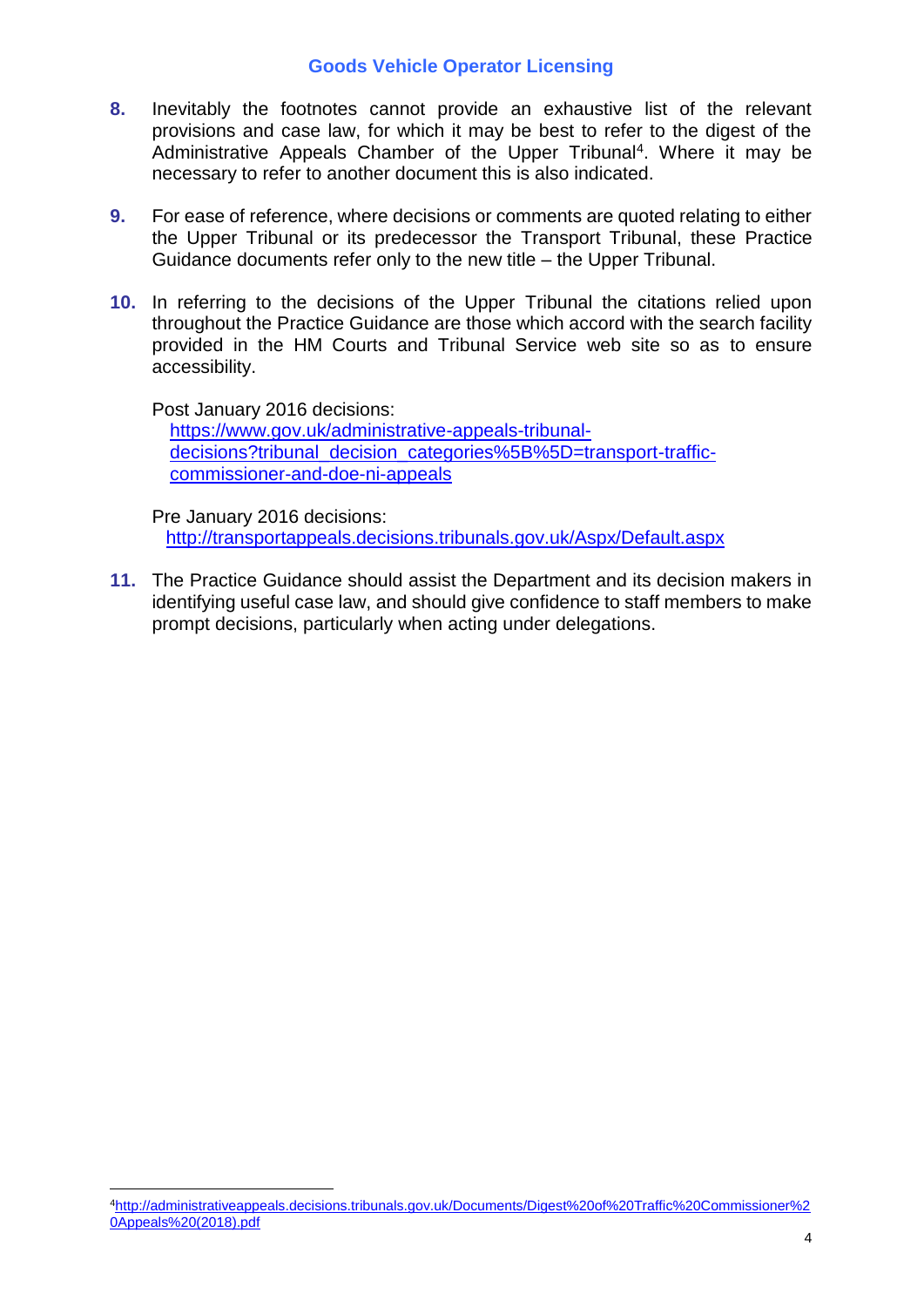**Goods Vehicle Operator Licensing**

## **INSTRUCTIONS**

**12.** The Department issues the following instructions for use by staff and other interested individuals. They should not be construed as legal guidance or interpretations of the law as this rests with the Courts. These instructions are issued in respect of the approach to be taken by staff acting on behalf of the Department for Infrastructure and dictate the operation of delegated functions.

### **Basis of Instructions**

- **13.** These instructions are issued to provide practical advice on the administrative arrangements to those who support the Department in fulfilling its statutory functions. It is acknowledged that the guidance and instruction cannot anticipate any legal changes and may therefore be subject to decisions of the higher courts and to subsequent legislation.
- **14.** Members of staff are obliged to follow the Practice Guidance instructions unless specifically directed to do otherwise by the Head of Transport Regulation Unit. Where legal grounds are found not to follow Practice Guidance detailed reasons must be recorded for departing from the published Practice Guidance.
- **15.** The Upper Tribunal has two guiding principles: a party is entitled as a matter of law to know why an adverse decision has been reached, and the decision-maker is obliged to demonstrate that they have conducted the appropriate balancing exercise and reached a decision based only on relevant matters. The Upper Tribunal expects an adequate and intelligible statement of reasons, whether delivered in writing or in person (ex tempore).
- **16.** It is accepted that the interactive nature of a public inquiry may require the Department to engage with an operator or applicant to test the evidence and to encourage adherence to high standards and the regulatory regime. Different considerations might apply to a decision on the papers but any decision must communicate sufficient reasons to satisfy the law and any appellate body. There is no need to set out every trivial factor or combination that has no influence on the decision. There are generally three main elements to the balancing exercise. First, the relevant factors should be identified; second, each relevant factor should be addressed; and third, the analysis must indicate the weight or significance that has been attached to the relevant factors with reasons<sup>5</sup>. Submissions need to be accurate and any decision must be adequately explained by staff acting on the Department's behalf<sup>6</sup>.

**Transport Regulation Unit** 01 May 2020

 $\overline{a}$ <sup>5</sup> 2007/459 KDL European, 2002/1 Bryan Haulage Ltd (No1), Smiths Coaches, 2000/57 Yorkshire Rider Ltd & 2002/62 First Bristol Buses, 2008/130 Lorna Eddie, 2004/439 Surry CC v Ripley, 2005/466 Nijar Dairies, 2006/147 Castleton Turf 2009/008 Severn Valley Transport <sup>6</sup> 2016/018 Eric Leslie Brown